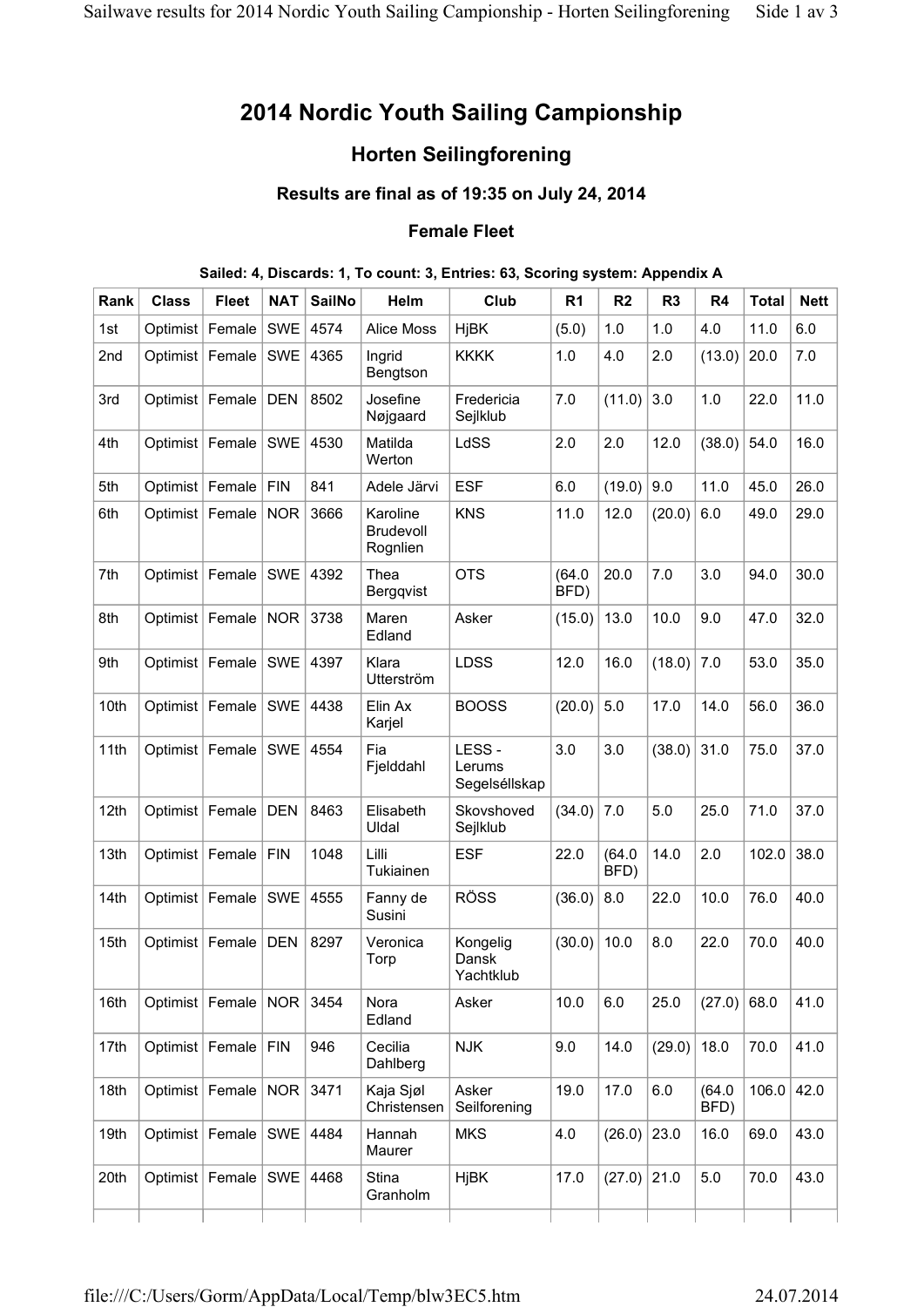| 21st | Optimist   Female   SWE |                   |            | 4239 | Sigrid<br>Andreasson                  | <b>StSS</b>                    | (27.0)         | 9.0            | 15.0               | 26.0               | 77.0  | 50.0  |
|------|-------------------------|-------------------|------------|------|---------------------------------------|--------------------------------|----------------|----------------|--------------------|--------------------|-------|-------|
| 22nd | Optimist   Female       |                   | <b>SWE</b> | 4601 | Johanna<br>Edh                        | <b>LDSS</b>                    | (64.0)<br>BFD) | 24.0           | 4.0                | 23.0               | 115.0 | 51.0  |
| 23rd | Optimist   Female       |                   | <b>SWE</b> | 4514 | Alice<br>Lindberg                     | <b>BOSS</b>                    | 24.0           | 18.0           | (41.0)             | 21.0               | 104.0 | 63.0  |
| 24th | Optimist   Female       |                   | <b>NOR</b> | 3413 | Julie Lutro<br>Emberland              | Asker<br>seilforening          | 25.0           | 15.0           | 26.0               | (30.0)             | 96.0  | 66.0  |
| 25th | Optimist   Female       |                   | <b>SWE</b> | 4325 | Linnea<br>Darin                       | <b>KKKK</b>                    | 8.0            | (64.0)<br>BFD) | 52.0               | 8.0                | 132.0 | 68.0  |
| 26th | Optimist   Female       |                   | <b>FIN</b> | 963  | Lotta<br>Virtanen                     | <b>BS</b>                      | 14.0           | 22.0           | 33.0               | (42.0)             | 111.0 | 69.0  |
| 27th | Optimist                | Female            | <b>FIN</b> | 858  | Vilma<br>Saukkonen                    | <b>OM</b>                      | (64.0)<br>BFD) | 25.0           | 16.0               | 32.0               | 137.0 | 73.0  |
| 28th | Optimist                | Female            | <b>SWE</b> | 4504 | Alexandra<br>Wiking                   | <b>BOIK</b>                    | 21.0           | (64.0)<br>BFD) | 19.0               | 34.0               | 138.0 | 74.0  |
| 29th | Optimist Female         |                   | <b>SWE</b> | 4599 | Tindra<br>Forssen                     | <b>KSSS</b>                    | 18.0           | (64.0)<br>BFD) | 39.0               | 20.0               | 141.0 | 77.0  |
| 30th | Optimist                | Female            | <b>DEN</b> | 8477 | Emmelie<br><b>Theisler</b>            | Skovshoved<br>Sejlklub         | 35.0           | 35.0           | 13.0               | (41.0)             | 124.0 | 83.0  |
| 31st | Optimist   Female       |                   | <b>FIN</b> | 819  | Meri<br>Keskimaula                    | <b>OM</b>                      | 44.0           | (64.0)<br>BFD) | 28.0               | 15.0               | 151.0 | 87.0  |
| 32nd | Optimist   Female       |                   | <b>DEN</b> | 8284 | Amalie<br>Bjørndal<br>Robl            | Kaløvig<br>Bådelaug            | (40.0)         | 23.0           | 40.0               | 24.0               | 127.0 | 87.0  |
| 33rd | Optimist                | Female            | <b>NOR</b> | 3809 | Marthe Bøe<br>Ludvigsen               | Tønsberg                       | (31.0)         | 30.0           | 31.0               | 28.0               | 120.0 | 89.0  |
| 34th | Optimist                | Female            | <b>NOR</b> | 3765 | Vilde<br>Skirstad<br>Pollen           | Bærum S.F.                     | 28.0           | (64.0)<br>BFD) | 24.0               | 39.0               | 155.0 | 91.0  |
| 35th | Optimist   Female       |                   | <b>NOR</b> | 3816 | Kristine<br>Hjellestad                | Hjellestad<br>seilforening     | (37.0)         | 34.0           | 30.0               | 36.0               | 137.0 | 100.0 |
| 36th |                         | Optimist Female   | <b>DEN</b> | 8475 | Ida Marie<br>Iversen                  | Kongelig<br>Dansk<br>Yachtklub | 26.0           | (64.0)<br>BFD) | 11.0               | 64.0<br><b>BFD</b> | 165.0 | 101.0 |
| 37th |                         | Optimist Female   | <b>DEN</b> | 8462 | Johanne<br>Aslaug<br>Jung<br>Johansen | Kerteminde<br>Sejlklub         | 32.0           | 28.0           | (46.0)             | 44.0               | 150.0 | 104.0 |
| 38th | Optimist   Female       |                   | <b>FIN</b> | 1027 | Sofia<br>Tynkkynen                    | <b>MP</b>                      | (46.0)         | 29.0           | 36.0               | 40.0               | 151.0 | 105.0 |
| 39th |                         | Optimist   Female | <b>NOR</b> | 3699 | Martine<br>Bjørve<br>Thuen            | <b>B</b> ærum<br>Seilforening  | 41.0           | 31.0           | (49.0)             | 33.0               | 154.0 | 105.0 |
| 40th |                         | Optimist Female   | <b>NOR</b> | 3395 | Kornelia<br>Juul Nyland               | Arendals SF                    | (42.0)         | 36.0           | 35.0               | 35.0               | 148.0 | 106.0 |
| 41st | Optimist   Female       |                   | <b>DEN</b> | 8247 | Natacha<br><b>Drest</b><br>Rasmussen  | Kerteminde<br>Sejlklub         | 23.0           | (64.0)<br>BFD) | 51.0               | 37.0               | 175.0 | 111.0 |
| 42nd | Optimist   Female       |                   | <b>FIN</b> | 958  | Sofia Held                            | <b>BSS</b>                     | 43.0           | 21.0           | 48.0               | (54.0)             | 166.0 | 112.0 |
| 43rd | Optimist                | Female            | <b>NOR</b> | 3692 | Mathilde<br>Elise Lind                | <b>Bergens</b><br>Seilforening | (64.0)<br>BFD) | 33.0           | 64.0<br><b>BFD</b> | 17.0               | 178.0 | 114.0 |
| 44th |                         | Optimist   Female | <b>NOR</b> | 3749 |                                       |                                | 13.0           |                | 53.0               | 49.0               | 179.0 | 115.0 |